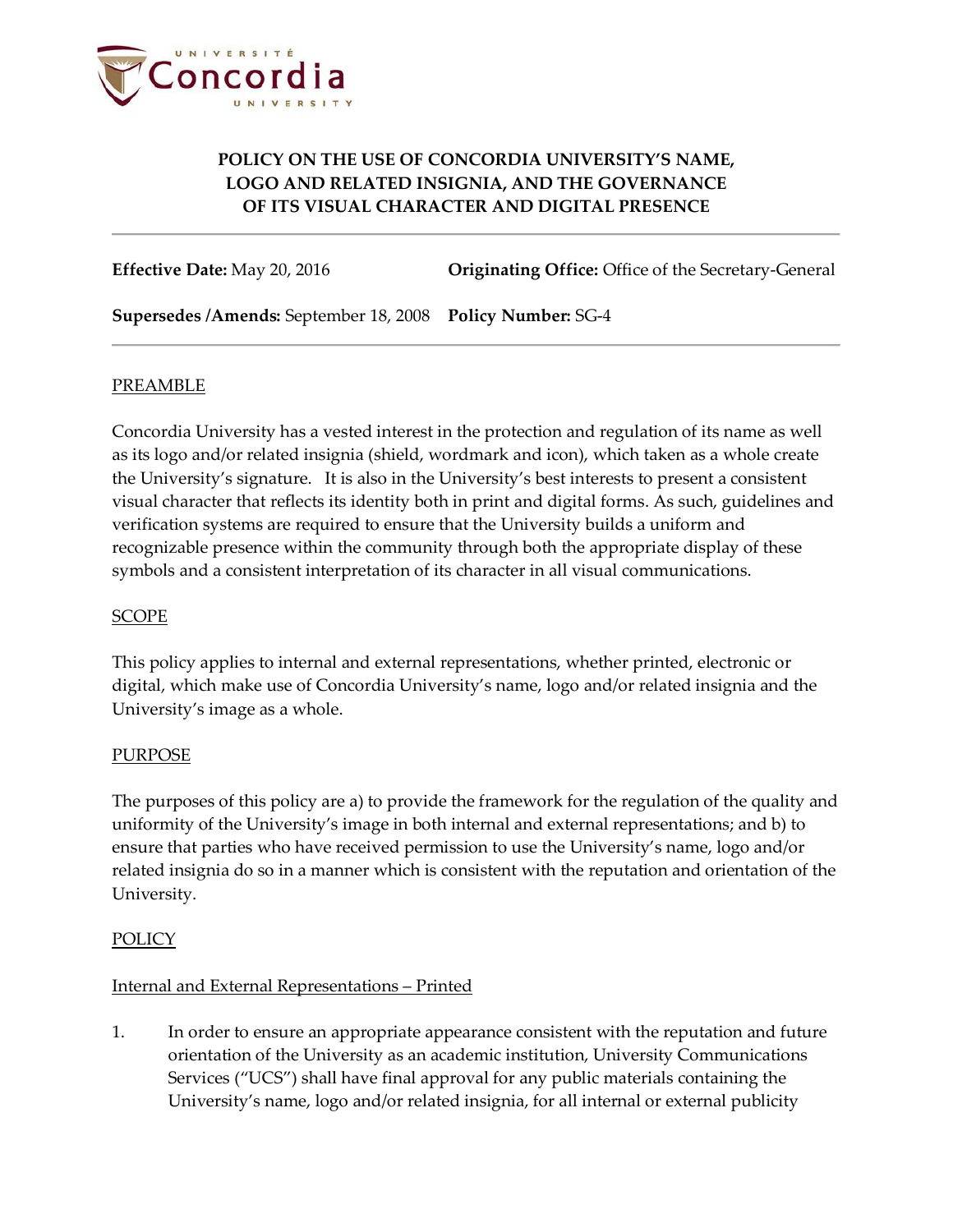

### Page **2** of **5**

purposes. Examples of such public materials include, but are not restricted to: advertising, posters, billboards, brochures, magazines, newsletters, conference programs, annual reports and University vehicles.

- 2. Public materials using the University's name, logo and/or related insignia shall follow the guidelines as set out in the *[Communications and Print Graphics Standards Manual](https://cspace.concordia.ca/content/dam/cspace/docs/concordia-brand-manual.pdf)* available at UCS.
- 3. University departments requiring and/or producing such public materials, must follow one of the options itemized in the *[Procedures](http://www.concordia.ca/content/dam/common/docs/policies/official-policies/SG-4-handbook.pdf) Handbook*.
- 4. The use of the University's name, logo and/or related insignia in a manner which could directly or indirectly convey the message or impression that the University is engaged in a purely commercial, political, illegal or immoral activity is prohibited.
- 5. Any use of the University's name, logo and/or related insignia (including University letterhead or business cards) shall be for University business only.

### Internal and External Representations – Digital (websites, mobile sites and social media accounts)

- 6. The University's websites are to be dedicated to the activities of the institution, such as recruitment, teaching, research, services, management and administration, alumni and donor relations, community outreach, or other promotional purposes.
- 7. The University has a web content management system (WCMS) that is used to house all its public and mobile administrative and academic websites under the Concordia.ca domain name. The WCMS is also used to house the University's intranet for faculty and staff members. This WCMS includes the Concordia logo, design, navigation, and footer. Operating the WCMS is the joint responsibility of UCS and IITS.
- 8. Websites from some units constitute exceptions that need not be housed on the WCMS. Refer to the *[Procedures Handbook](http://www.concordia.ca/content/dam/common/docs/policies/official-policies/SG-4-handbook.pdf)* for more information.
- 9. Refer to the *[Procedures Handbook](http://www.concordia.ca/content/dam/common/docs/policies/official-policies/SG-4-handbook.pdf)* for more information about how to submit requests to house unit websites outside of the WCMS either using the Concordia.ca domain name or an alternative domain name ..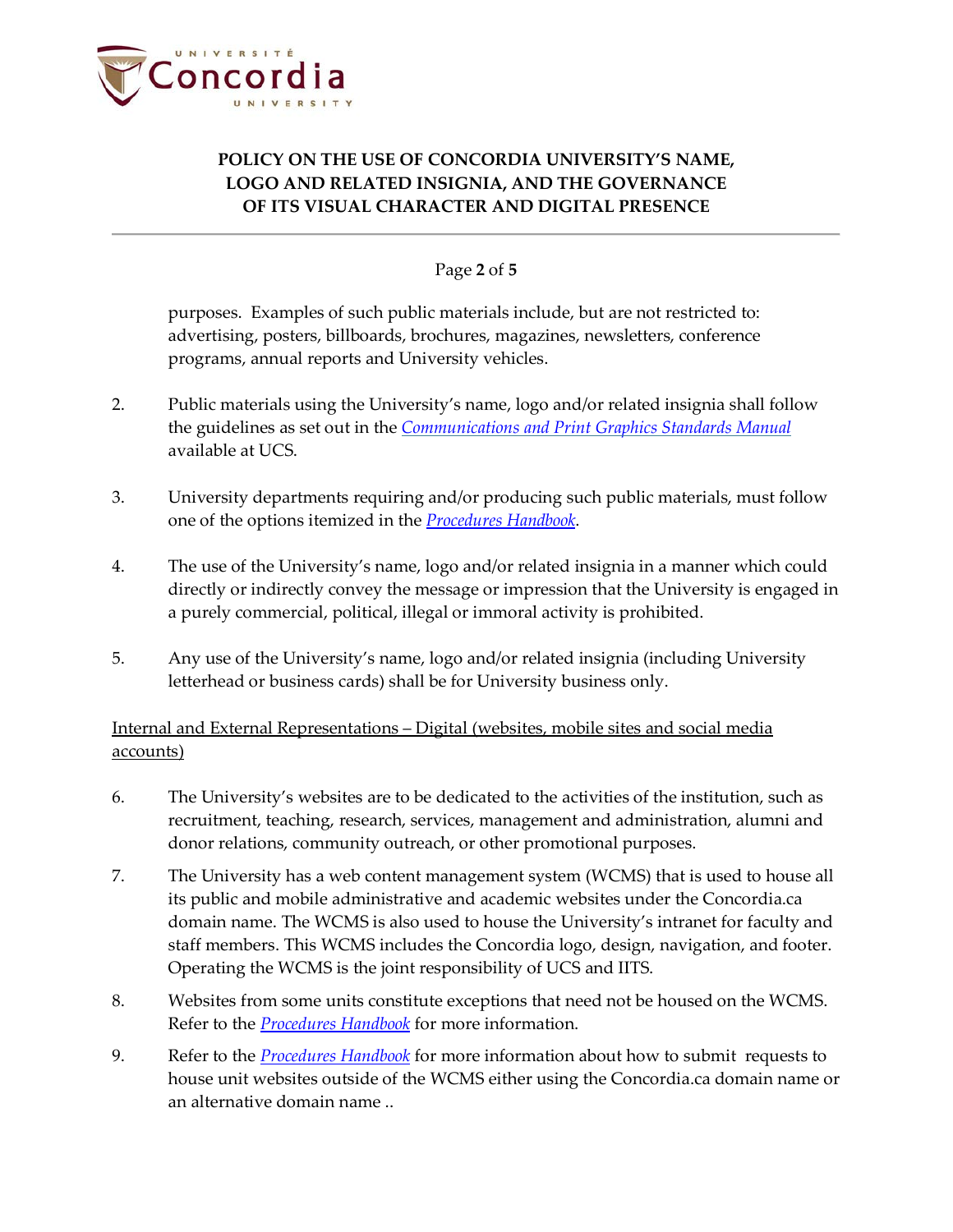

### Page **3** of **5**

- 10. UCS is responsible for managing the main Concordia.ca public website and the intranet for faculty and staff. The responsibility for developing, managing and updating content on faculty and departmental webpages, as well as administrative ones, remains with these individual areas.
- 11. Concordia.ca websites that run on the WCMS will adopt suffix domain names (e.g., Concordia.ca/artsandscience). There are exceptions to suffix domain names. Refer to the *[Procedures Handbook](http://www.concordia.ca/content/dam/common/docs/policies/official-policies/SG-4-handbook.pdf)* for more information.
- 12. UCS is responsible for managing all Concordia.ca domain names, including the abovementioned exceptions. To submit requests for a Concordia.ca domain names, which include shortcut domain names and romance URLs, refer to the *[Procedures](http://www.concordia.ca/content/dam/common/docs/policies/official-policies/SG-4-handbook.pdf)  [Handbook](http://www.concordia.ca/content/dam/common/docs/policies/official-policies/SG-4-handbook.pdf)*.
- 13. Social Media:
	- The University's social media presence promotes the activities of the institution, namely, recruitment, teaching, research, services, management and administration, alumni and donor relations, community outreach, etc.
	- Managing the University's overall social media presence is the responsibility of UCS while managing the social media presence of faculties, departments and administrative units remains with those areas.
	- To submit a request to open and manage a social media account on behalf of a faculty, department or administrative unit, refer to the *[Procedures Handbook](http://www.concordia.ca/content/dam/common/docs/policies/official-policies/SG-4-handbook.pdf)*.
- 14. Mobile Applications
	- The University's mobile platforms promote the activities of the institution, namely, recruitment, teaching, research, services, management and administration, alumni and donor relations, community outreach, etc.
	- Managing the University's overall mobile platforms is the joint responsibility of UCS and IITS.
	- To submit a request to develop mobile applications and/or to use SMS notifications, refer to the *[Procedures Handbook](http://www.concordia.ca/content/dam/common/docs/policies/official-policies/SG-4-handbook.pdf)*.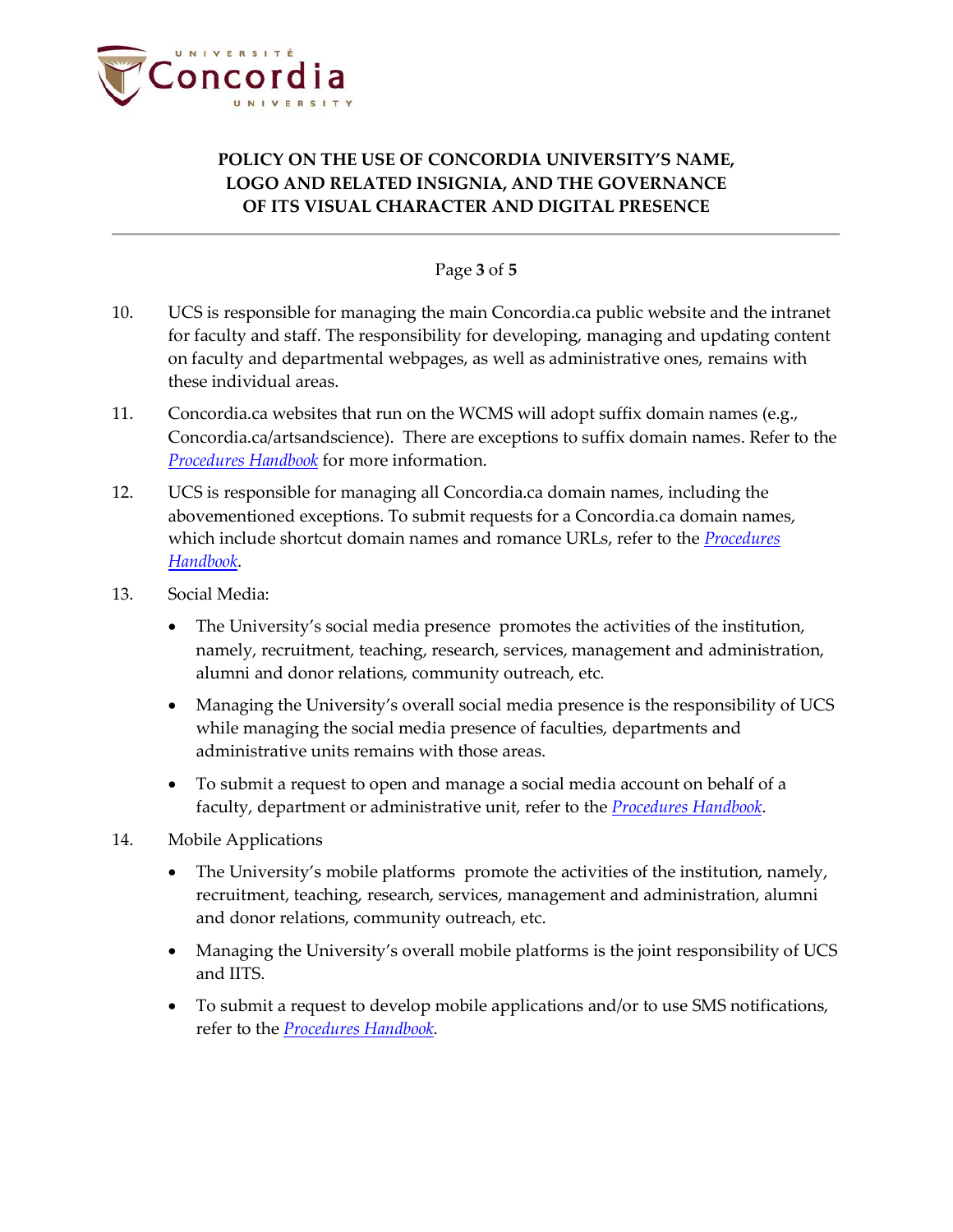

Page **4** of **5**

### **Brand Integration**

- 15. The University acknowledges and welcomes external support received by individual faculties, departments or units that may include the integration of a donor's name, logo and/or related insignia.
- 16. The University's name, logo and/or related insignia must remain prominent with any sub-brand being integrated within, and subordinate to, the University's name logo and/or related insignia on all public printed or electronic materials.
- 17. The Secretary-General, or designate, shall have final approval for any exceptional, custom-designed or integrated name, logo and/or related insignia.

#### Other Clubs, Groups, Organizations or Associations

- 18. Any club, group, organization or association (hereinafter referred to individually and collectively as "Group") wishing to use the University's name, logo and/or insignia shall apply to the Board of Governors (the "Board") for such permission on the form provided by the Secretary of the Board. Go to [Permission Form.](http://www.concordia.ca/content/dam/common/docs/policies/official-policies/PermissionRequestForm.pdf)
- 19. The decision to grant permission for the use of the University's name, logo and/or insignia shall be assessed based on the guidelines set forth in the *[Procedures Handbook.](http://www.concordia.ca/content/dam/common/docs/policies/official-policies/SG-4-handbook.pdf)*
- 20. The privilege of using the University's name, logo and/or related insignia shall normally be granted without a fixed term but may be reviewed and revoked by the Board at any time, upon the recommendation of the Secretary-General, if it is deemed that the Group no longer satisfies the guidelines outlined in the *Procedures Handbook,* this Policy or if its activities or actions may adversely affect or are adversely affecting the reputation of the University and/or are inconsistent with the reputation and the future orientation of the University.
- 21. Upon the recommendation of the Secretary-General, the Board may decide to grant permission to use the University's name, logo and/ or related insignia on a conditional basis or, in cases where the potential liability to the University is significant, may require the Group to enter into a written, contractual agreement with the University outlining respective rights and responsibilities.